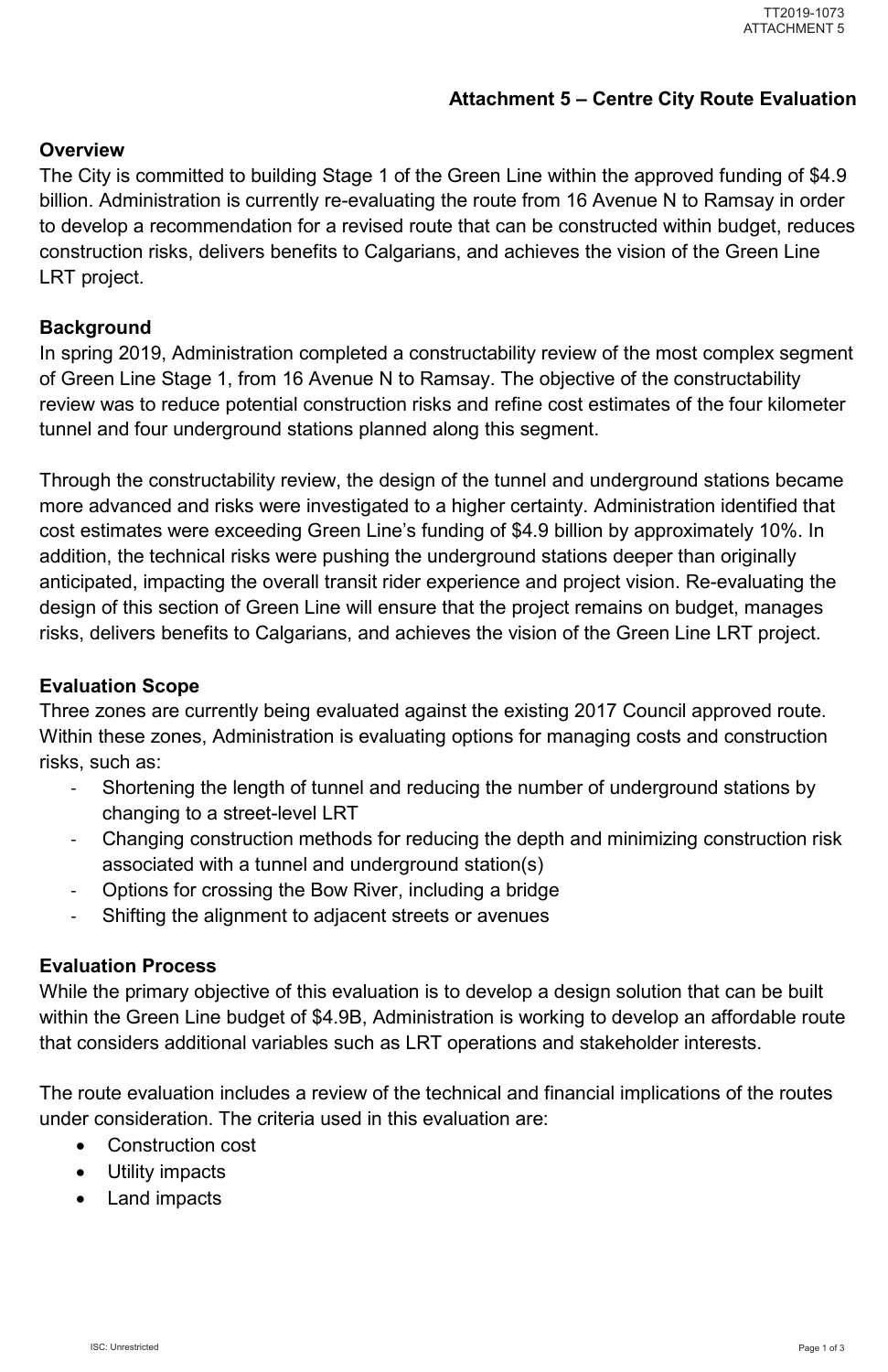- LRT operations
- Additional considerations (stakeholder sentiment, traffic, site access and circulation, urban realm, etc.)

Stakeholder working groups will be established to allow key stakeholders and project team members to gain an understanding of each other's interests, aspirations and constraints, and to factor stakeholder interests into the design, where possible. The intent is to inform an affordable and well-designed solution that strives to reflect the interests of key stakeholders and communities.

The table below outlines the key activities and timelines for the Centre City route evaluation process.

| <b>Activity</b>                                                                             | <b>Timeline</b>             | <b>Technical Design</b>                                                                                                                                                                                                                                                                                                                           | <b>Stakeholder Outreach &amp;</b>                                                                                                                                                                                                                    |
|---------------------------------------------------------------------------------------------|-----------------------------|---------------------------------------------------------------------------------------------------------------------------------------------------------------------------------------------------------------------------------------------------------------------------------------------------------------------------------------------------|------------------------------------------------------------------------------------------------------------------------------------------------------------------------------------------------------------------------------------------------------|
|                                                                                             |                             |                                                                                                                                                                                                                                                                                                                                                   | <b>Engagement</b>                                                                                                                                                                                                                                    |
| Phase 1: Evaluate<br>route options for<br>cost and technical<br>feasibility                 | $Spring -$<br>October 2019  | -Technical design to<br>establish high-level cost<br>estimates for<br>construction, utilities<br>relocations, and land<br>acquisition<br>-Constructability review<br>to asses construction<br>risks and feasibility<br>- Screening route<br>options against budget<br>and technical feasibility<br>to determine affordable<br>route $(s)$ options | - Outreach and<br>communication with key<br>stakeholders and citizens,<br>to inform about route<br>evaluation<br>-Key stakeholders include<br>community associations,<br>condominium boards,<br>business improvement<br>areas and land<br>developers |
| Phase 2:<br>Evaluate<br>affordable route<br>options and<br>identify<br>recommended<br>route | September -<br>October 2019 | -Evaluate affordable<br>route(s) options against<br>criteria such as mobility,<br>transit operations,<br>property access, etc.<br>-Identify a<br>recommended route<br>that best meets<br>evaluation criteria and<br>delivers benefits to<br>Calgarians and<br>achieves the Green Line<br>vision                                                   | -Engage key stakeholders<br>to identify interests on the<br>route options                                                                                                                                                                            |